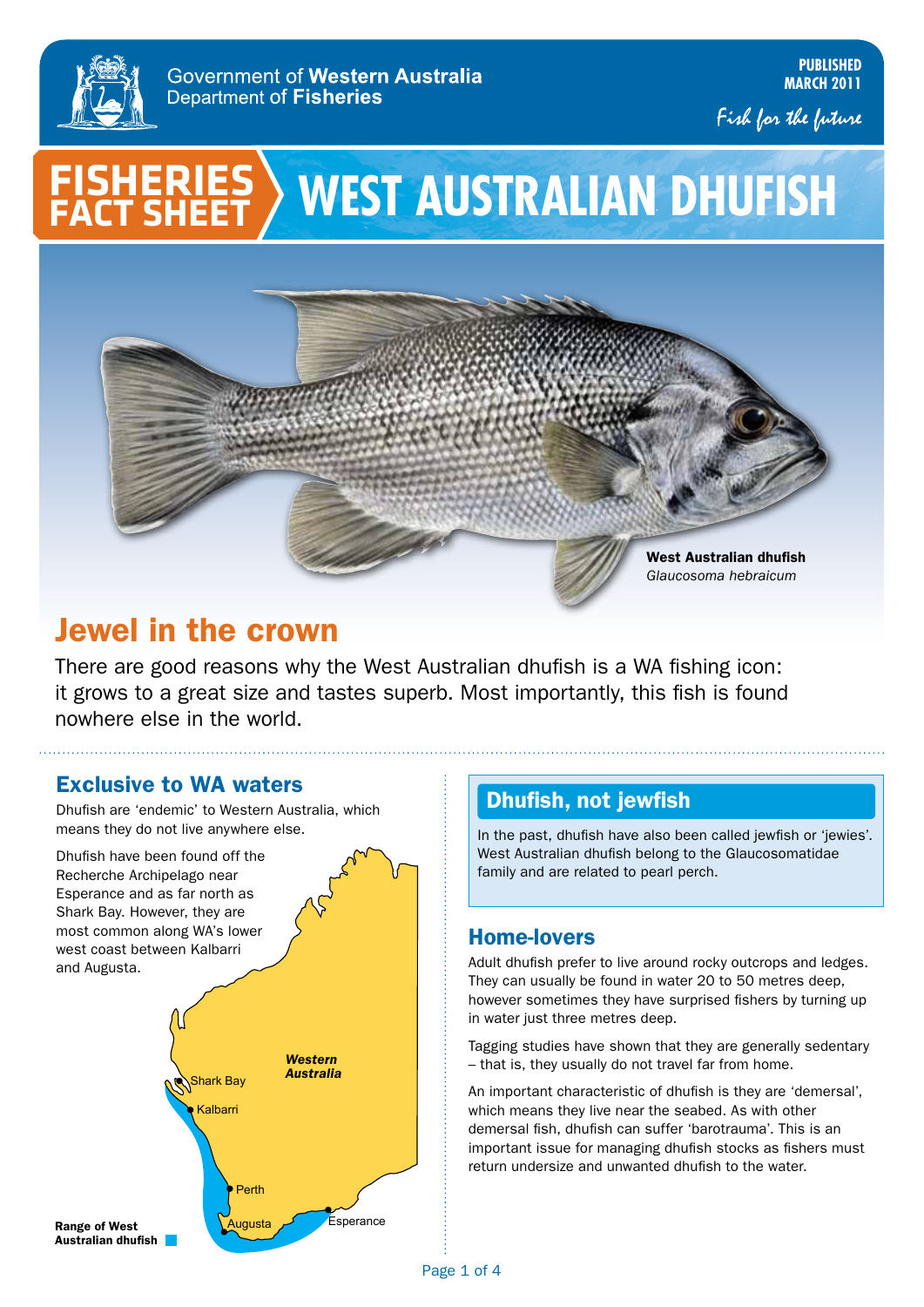### Barotrauma

You have probably heard of SCUBA divers getting 'the bends' because they ascended to the surface too quickly after a deep dive. Some demersal fish experience similar problems when they are caught in deep water and pulled rapidly to the surface on a fishing line. This condition, which results from gases expanding in the fish's body, is called barotrauma.



The most obvious signs of barotrauma in a fish are a bloated stomach, bulging eyes and the stomach pushed out through the mouth or gills. A fish with these symptoms may not survive when put back and may simply float on the sea surface. However, its chances of recovering may be improved if a fisher uses a release weight.

A release weight consists of a barbless hook with a weight attached that is inserted through the fish's lip. The fish is then lowered into the water and when it reaches the depth from which it came, it can be released by a gentle tug on the line. Once back in deep water, gases in the fish swiftly recompress, saving it from further injury.



### Predators and prey

'Dhuies' have big eyes and cavernous mouths, with which they prey on other fish, crustaceans and molluscs such as squid and octopus. As larvae and juveniles they may be prey to a wide range of other sea creatures.

Adult dhufish have a distinctive vertical dark line called a chevron running through their eye that fades once they die and which is also fainter on females. Juvenile dhuies have black stripes along their body.



A three-month-old juvenile dhufish measuring just over three centimetres. Photo: Julia Shand, University of WA



At the larval stage, dhufish have huge eyes relative to their head size. This makes them very well adapted to seeing in low levels of light.

### Summer spawning

During spawning, eggs and sperm are released into the water and fertilisation occurs externally. At these times, dhufish may gather in groups called 'aggregations'. This generally occurs between November and April with the peak period being between December and March, when water temperatures are elevated.

While there is much about dhufish behaviour that is yet to be fully understood, it appears that this species displays complex social behaviour during spawning with larger individuals dominating and achieving greater spawning success. Males and females probably spawn in pairs.

### Gender difference

Adult male dhufish are often bigger than female dhufish. Another easy way to tell the difference between male and female dhufish is the presence of an elongated filament on the dorsal fins of males.

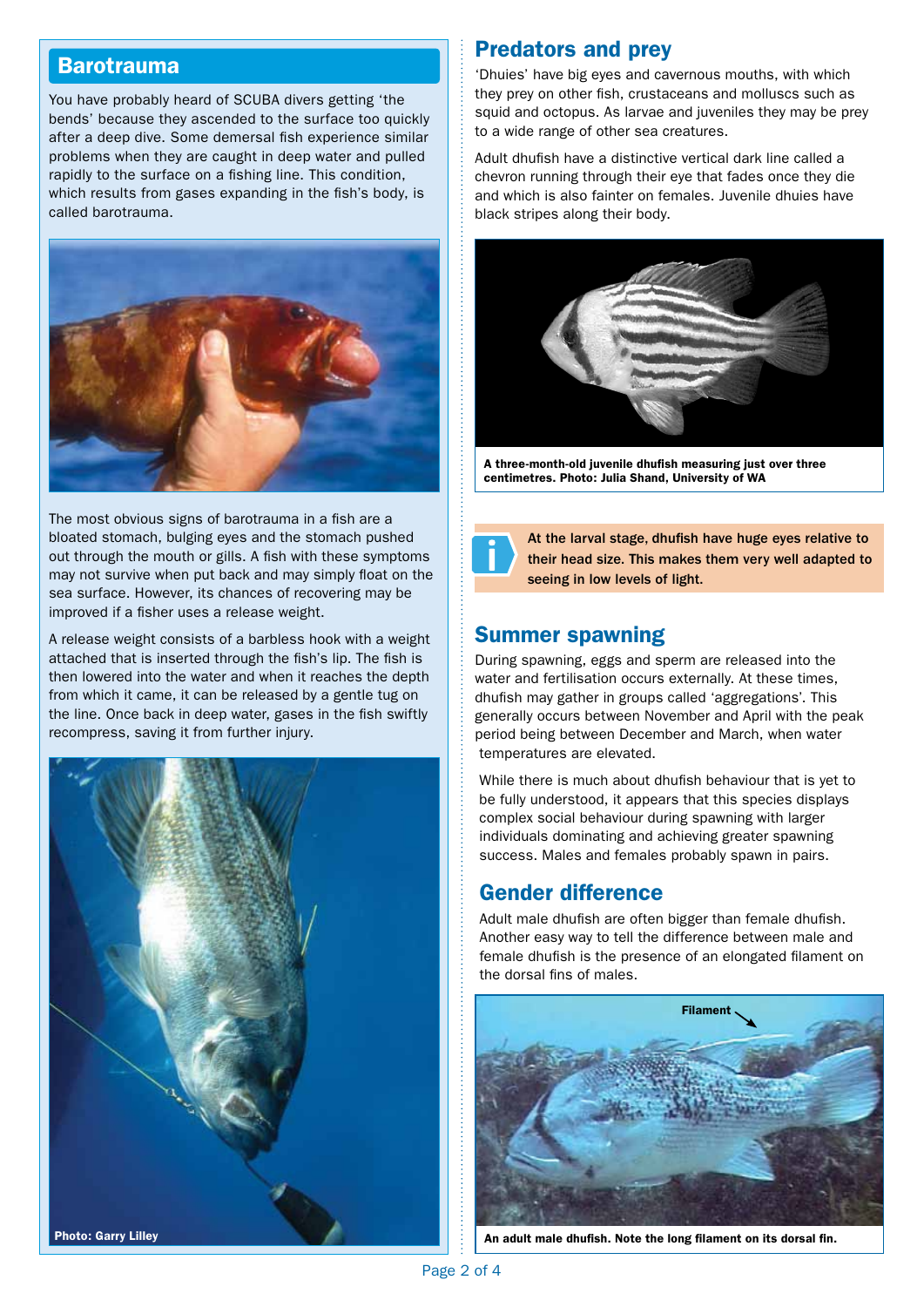## The importance of big dhuies

Dhufish can live for more than 40 years, reach more than a metre in length and weigh more than 25 kilos. As with many bottom-dwelling fish, they are relatively slow-growing.

They also grow most quickly when they are young. Their growth slows down considerably after about 12 years, and they reach close to their maximum size at about 20 years. Like all animals, individual dhufish may be larger or smaller than their peers at the same age.

Previous research showed that dhufish start to reach sexual maturity at three to four years old, or when they were 30 to 35 centimetres long. Recent research indicates that even though dhufish are reproductive at this time, females produce few eggs and do not spawn every month of the spawning season. It appears that dhufish only reach their full reproductive potential as they become larger and thus older.

Older and larger female dhufish spawn more eggs, more often and for a longer period – and therefore produce more eggs per spawning season – than younger females. This means big female dhufish are very important for the overall health of a dhufish population.



During each month of the spawning season, fewer small female dhufish spawn than medium and large-sized females.

## Boom years

'Recruitment' is a term used by researchers to describe the natural addition of fish to a population, either by reproduction or migration. While it sometimes refers simply to young fish joining a population, in some contexts it may instead refer to fish of legal size entering a fishery.



A 33-day-old larval dhufish measuring less than one centimetre long. Photo: Julia Shand, University of WA

Researchers believe that dhufish larvae are dispersed by currents and this may explain a high level of variation in dhufish recruitment to different parts of the west coast. Water temperature and the availability of food are also thought to affect spawning and survival of dhufish eggs, larvae and juveniles.

In some years with very favourable conditions, dhufish recruitment is very successful ('boom' years) while in others, recruitment is lower. Researchers have found that in the last 20 years, there have only been a few boom years.

The variation in dhufish recruitment between years is an important consideration when managing their stocks. When a lot of dhufish, resulting from a boom year, reach legal size, it can give the impression that fish stocks are fine. However, if these fish – which include much of the breeding stock – are fished down, the population may struggle to recover if recruitment following this 'year class' of fish is low.

Heavy fishing of dhufish combined with low recruitment is likely to put the future of a population of dhufish in jeopardy.

## How old is this dhufish?

Working out the age of sampled dhufish helps researchers understand the 'age structure' of a dhufish population, in other words, how many fish there are of different ages. This in turn tells them whether fishing is reliant on a particularly successful year class of fish – that is, fish spawned during a certain year – or whether recruitment has also been good in other years.

The ear bones of fish, called otoliths, contain a detailed record of their age. Each year, as a fish grows, tiny bands of calcified material are laid down in the bone, similar to growth rings in a tree. When growth is faster, translucent or clear bands are laid down. When growth is slower, the bands are milky or opaque.

Researchers extract the otoliths and cut thin sections from them using a high-precision saw. Under magnification, the alternating white and translucent bands can be seen and counted. This is done to thousands of fish otoliths in Department of Fisheries' research laboratories each year.



Section of a dhufish otolith.

Researchers can also find out about the environmental conditions in which a fish lived by chemically analysing otoliths. Stable isotopes of oxygen and carbon are deposited in otoliths from the water in which the fish lived. This 'isotope signature' often varies between locations.